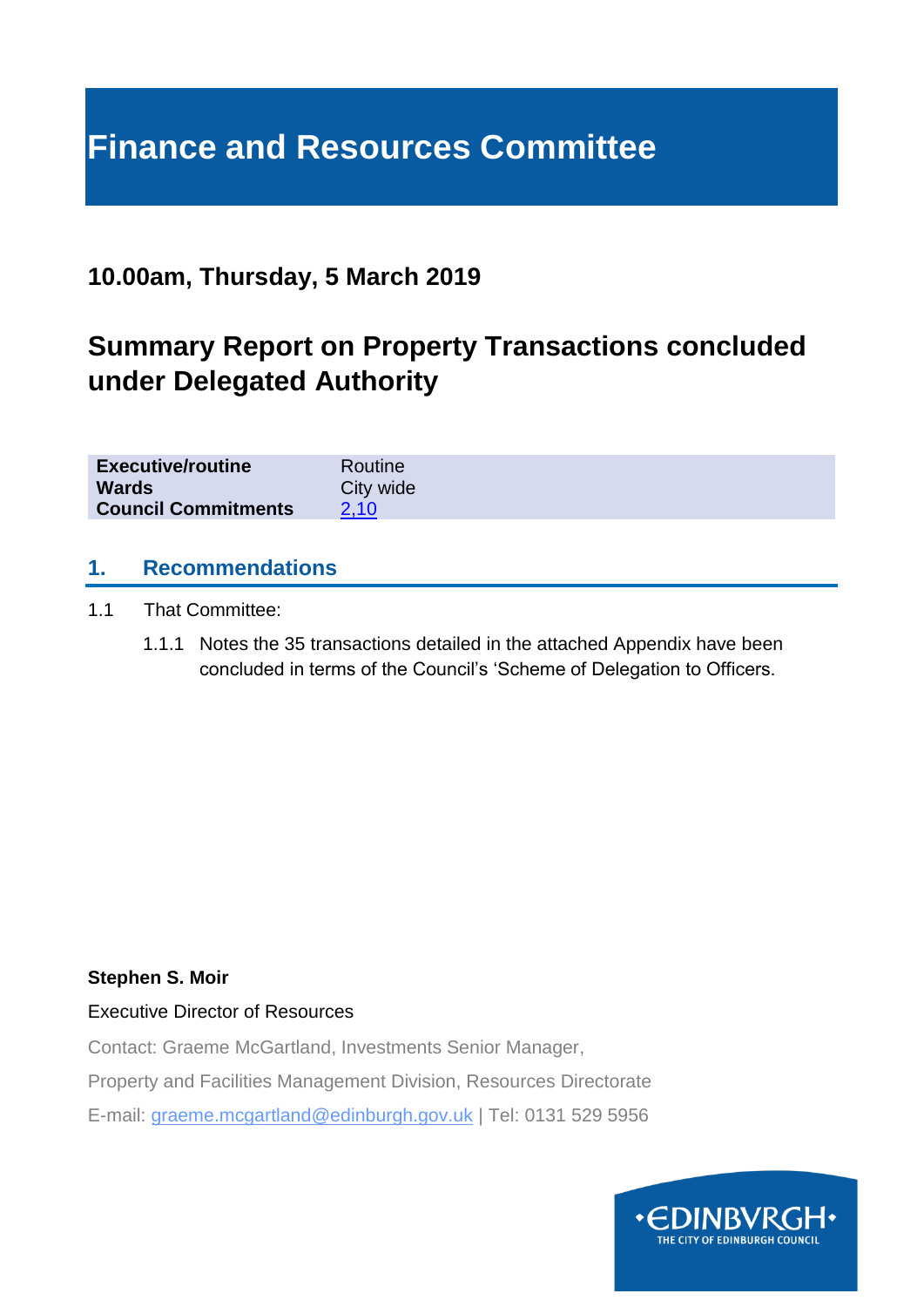**Report**

# **Summary Report on Property Transactions concluded under Delegated Authority**

# **2. Executive Summary**

- 2.1 To advise the Committee of all lease agreements, etc. concluded in terms of the Council's 'Scheme of Delegation to Officers'.
- 2.2 This delegated authority currently extends to the conclusion of all new leases of up to five years in length where the rental is no greater than £50,000 per annum and rent reviews where the rental is no greater than £50,000 per annum. The authority also includes the sale of property which has been declared surplus to the requirements of the Council and sold on the open market to the highest bidder. Any transactions outwith these parameters are reported separately to Committee.

#### **3. Background**

3.1 Under the Council's Scheme of Delegation to Officers it is the responsibility of the Chief Executive or relevant Director to keep the elected members appropriately informed about activity arising within the scope of the delegated authority under the Scheme. Reporting on a quarterly basis is considered the appropriate manner and frequency of keeping members advised.

#### **4. Main report**

- 4.1 Appendix 1 provides details of 35 transactions completed under delegated authority since the last quarterly report. Leased properties which have been vacant for more than 6 months are shown at a previous rent of zero.
- 4.2 The financial benefit to the Council of these transactions is summarised below:
	- 2 new leases producing an additional £4,550 per annum;
	- 3 lease renewal/extensions producing an additional £5,050 per annum;
	- 14 event licenses producing additional income of £71,914 per annum;
	- 12 rent reviews producing an increase of £82,515 per annum;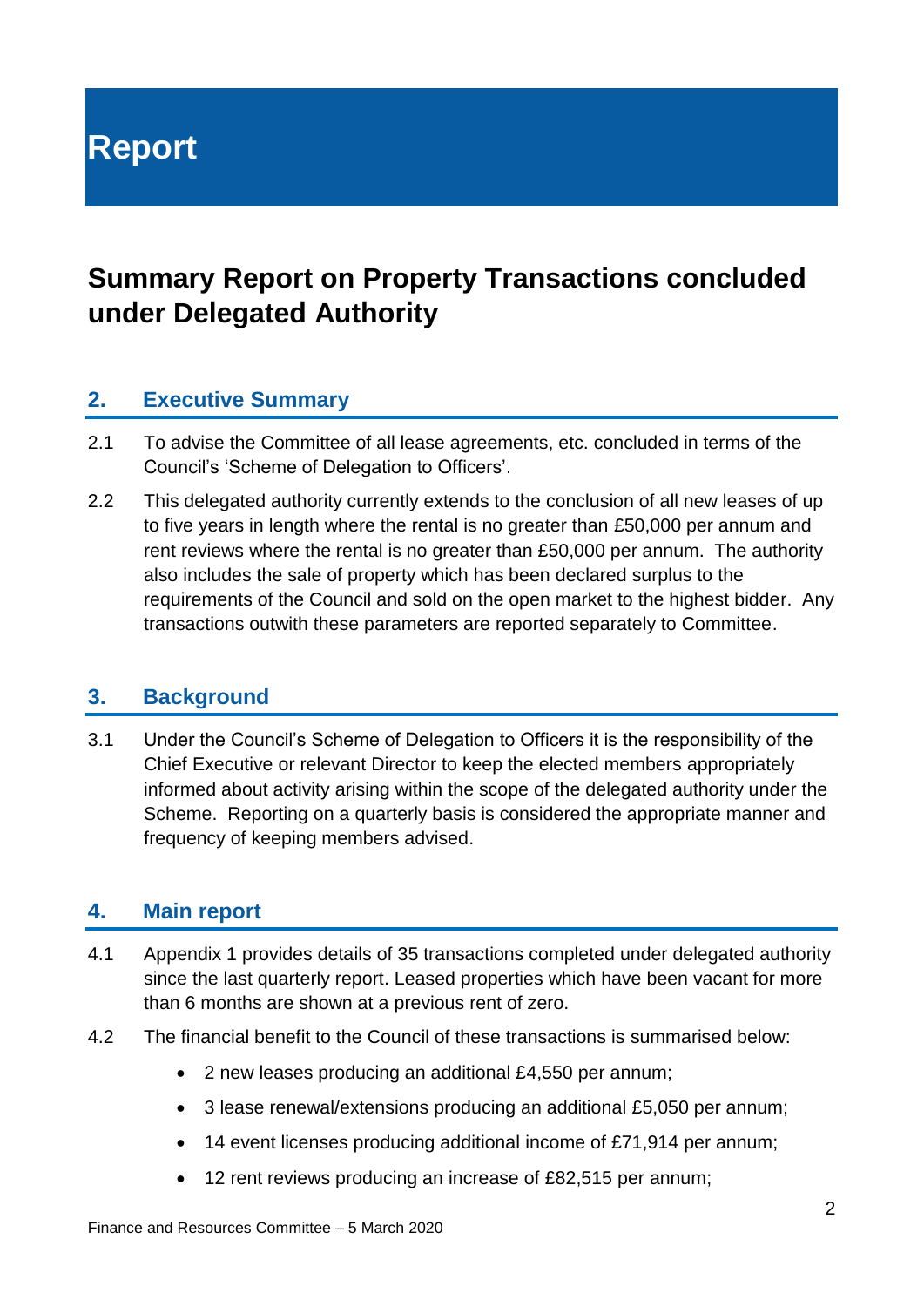• 4 disposals producing capital receipts totalling £406,916.

### **5. Next Steps**

5.1 The report sets out transactions which have been completed, under delegated authority, since the Finance and Resources Committee on 10 October 2019. There are no further steps in relation to these transactions.

# **6. Financial impact**

6.1 The financial impact of the transactions noted are set out above.

# **7. Stakeholder/Community Impact**

7.1 Not applicable.

# **8. Background reading/external references**

8.1 Not applicable.

# **9. Appendices**

9.1 Appendix 1 – Schedule of Property Transactions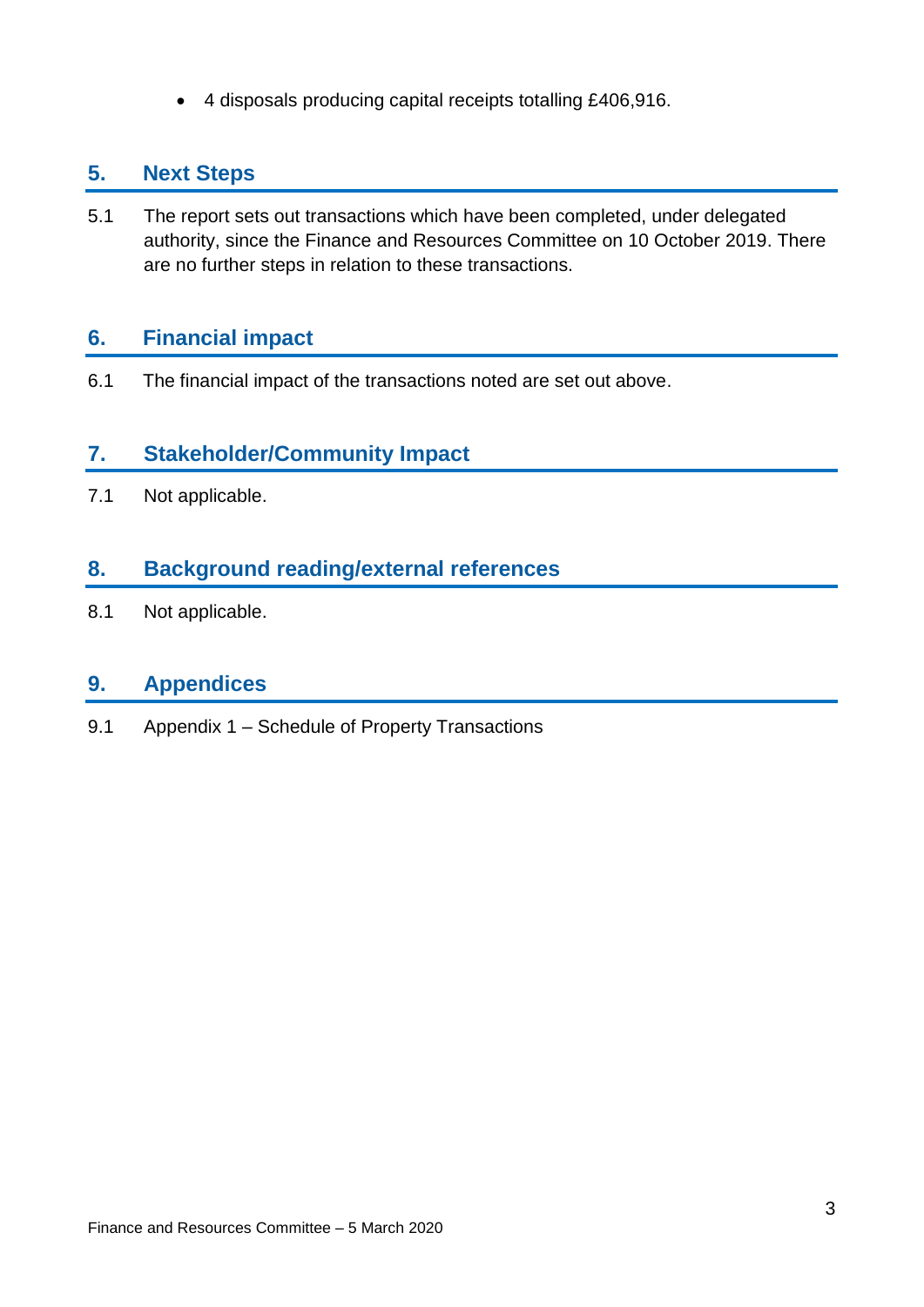#### **NEW LEASES**

| <b>ITEM &amp; REF</b><br>NO.                                      | <b>WARD</b>     | <b>OWNING</b><br><b>DEPT/ACCOUNT</b> | <b>SUBJECTS</b>        | <b>TENANT</b> | <b>USE</b> | <b>TERMS</b>                         |
|-------------------------------------------------------------------|-----------------|--------------------------------------|------------------------|---------------|------------|--------------------------------------|
| $\overline{1}$ .                                                  | 17 - Portobello | <b>General Property</b>              | Unit 1 Peffer Business | Mr Josh Dow   | Warehouse  | Old Rent: £6,000 per annum           |
| AM.                                                               | & Craigmillar   |                                      | Centre                 |               |            | New Rent: £8,750 per annum           |
| 17768/1                                                           |                 |                                      | Edinburgh,             |               |            | Lease Period: 18/11/19 to            |
|                                                                   |                 |                                      | <b>EH16 4UZ</b>        |               |            | 17/11/22                             |
|                                                                   |                 |                                      |                        |               |            | <b>Payable:</b> Quarterly in advance |
| <b>REMARKS: New open market letting following a closing date.</b> |                 |                                      |                        |               |            |                                      |

| <b>ITEM &amp; REF</b><br>NO.                                                                                               | <b>WARD</b>     | <b>OWNING</b><br><b>DEPT/ACCOUNT</b> | <b>SUBJECTS</b> | <b>TENANT</b>      | <b>USE</b> | <b>TERMS</b>               |
|----------------------------------------------------------------------------------------------------------------------------|-----------------|--------------------------------------|-----------------|--------------------|------------|----------------------------|
| 2.                                                                                                                         | 17 - Portobello | <b>General Property</b>              | 29 Peffer Place | <b>Oblik</b>       | Storage    | Old Rent: £0.00 per annum  |
| AM                                                                                                                         | /Craigmillar    |                                      | Edinburgh,      | <b>Productions</b> | Warehouse  | New Rent: £1,800 per annum |
| ES779/13                                                                                                                   |                 |                                      | <b>EH16 4BB</b> | Ltd                |            | Lease Period: 23/09/19 to  |
|                                                                                                                            |                 |                                      |                 |                    |            | 11/11/2019                 |
|                                                                                                                            |                 |                                      |                 |                    |            | Payable: In advance        |
| REMARKS: Short term letting during active marketing. All inclusive rent to cover all costs Inc. rent, rates and insurance. |                 |                                      |                 |                    |            |                            |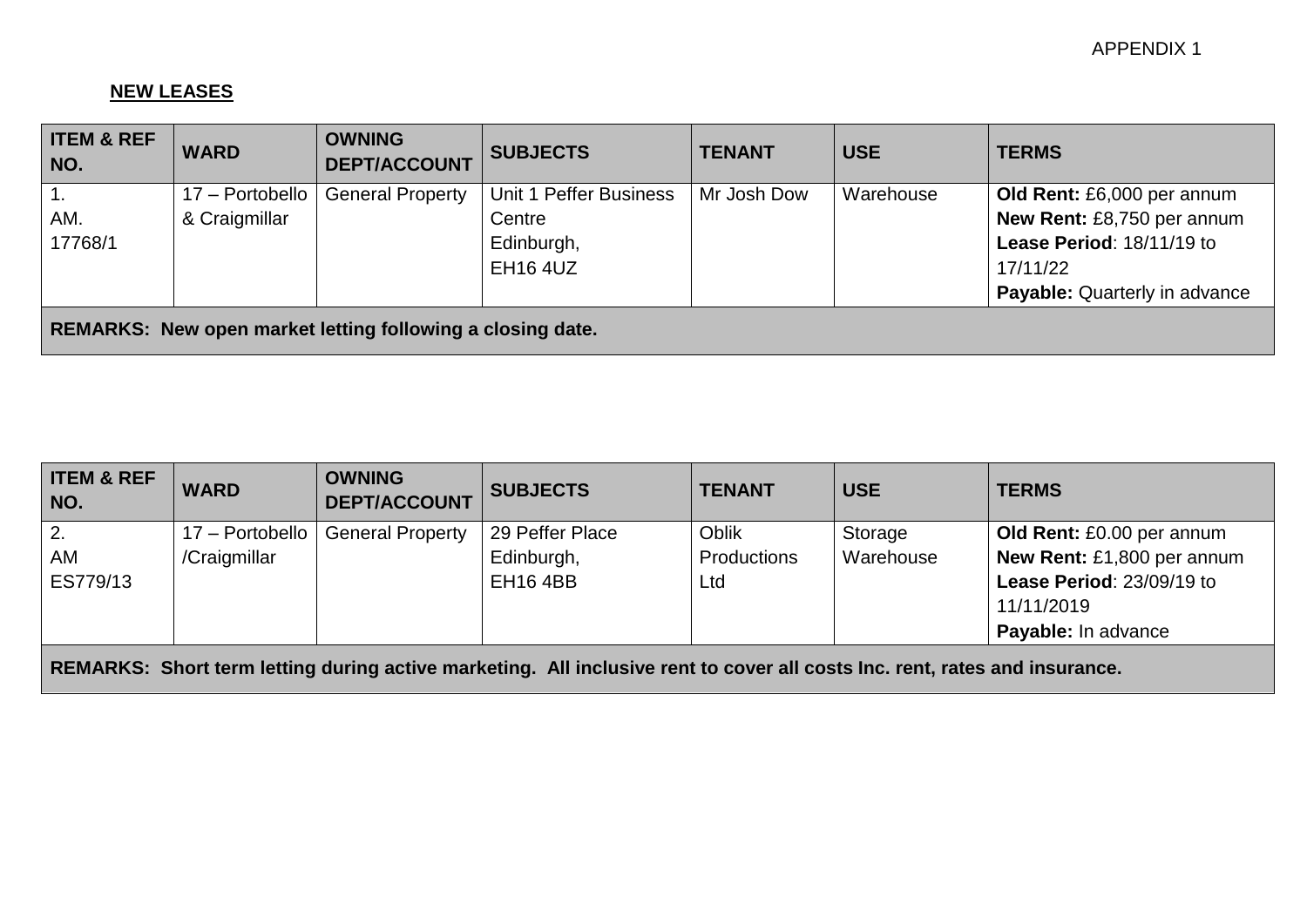#### **LEASE RENEWALS/EXTENTIONS**

| <b>ITEM &amp; REF</b><br>NO.                  | <b>WARD</b>           | <b>OWNING</b><br><b>DEPT/ACCOUNT</b> | <b>SUBJECTS</b>                    | <b>TENANT</b>                        | <b>USE</b>        | <b>TERMS</b>                                                                                                                                      |
|-----------------------------------------------|-----------------------|--------------------------------------|------------------------------------|--------------------------------------|-------------------|---------------------------------------------------------------------------------------------------------------------------------------------------|
| 3.<br>IL<br>6605                              | $11 - City$<br>Centre | <b>General Property</b>              | 311 Cowgate,<br>Edinburgh, EH1 1NA | Arika Heavy<br><b>Industries CIC</b> | Retail<br>Class 1 | Old Rent: £5,100 per annum<br><b>New Rent: £5,650 per annum</b><br><b>From: 29/10/2019 to</b><br>28/10/2024<br><b>Payable:</b> Monthly in Advance |
| <b>REMARKS: NIA = 34.52 sq m2 (371 sq ft)</b> |                       |                                      |                                    |                                      |                   |                                                                                                                                                   |

| <b>ITEM &amp; REF</b><br>NO.             | <b>WARD</b>                  | <b>OWNING</b><br><b>DEPT/ACCOUNT</b> | <b>SUBJECTS</b>                     | <b>TENANT</b>               | <b>USE</b>        | <b>TERMS</b>                                                                                                                                 |
|------------------------------------------|------------------------------|--------------------------------------|-------------------------------------|-----------------------------|-------------------|----------------------------------------------------------------------------------------------------------------------------------------------|
| <sup>1</sup> 4.<br>  IL<br>8337          | $11 - \text{City}$<br>Centre | <b>General Property</b>              | 102 West Bow,<br>Edinburgh, EH1 2HH | Scot's Teddies<br>In Tartan | Retail<br>Class 1 | Old Rent: £22,000 per annum<br>New Rent: £26,000 per annum<br><b>From: 01/10/2019 to</b><br>30/10/2024<br><b>Payable: Monthly in Advance</b> |
| REMARKS: NIA = $49.40$ sq m2 (532 sq ft) |                              |                                      |                                     |                             |                   |                                                                                                                                              |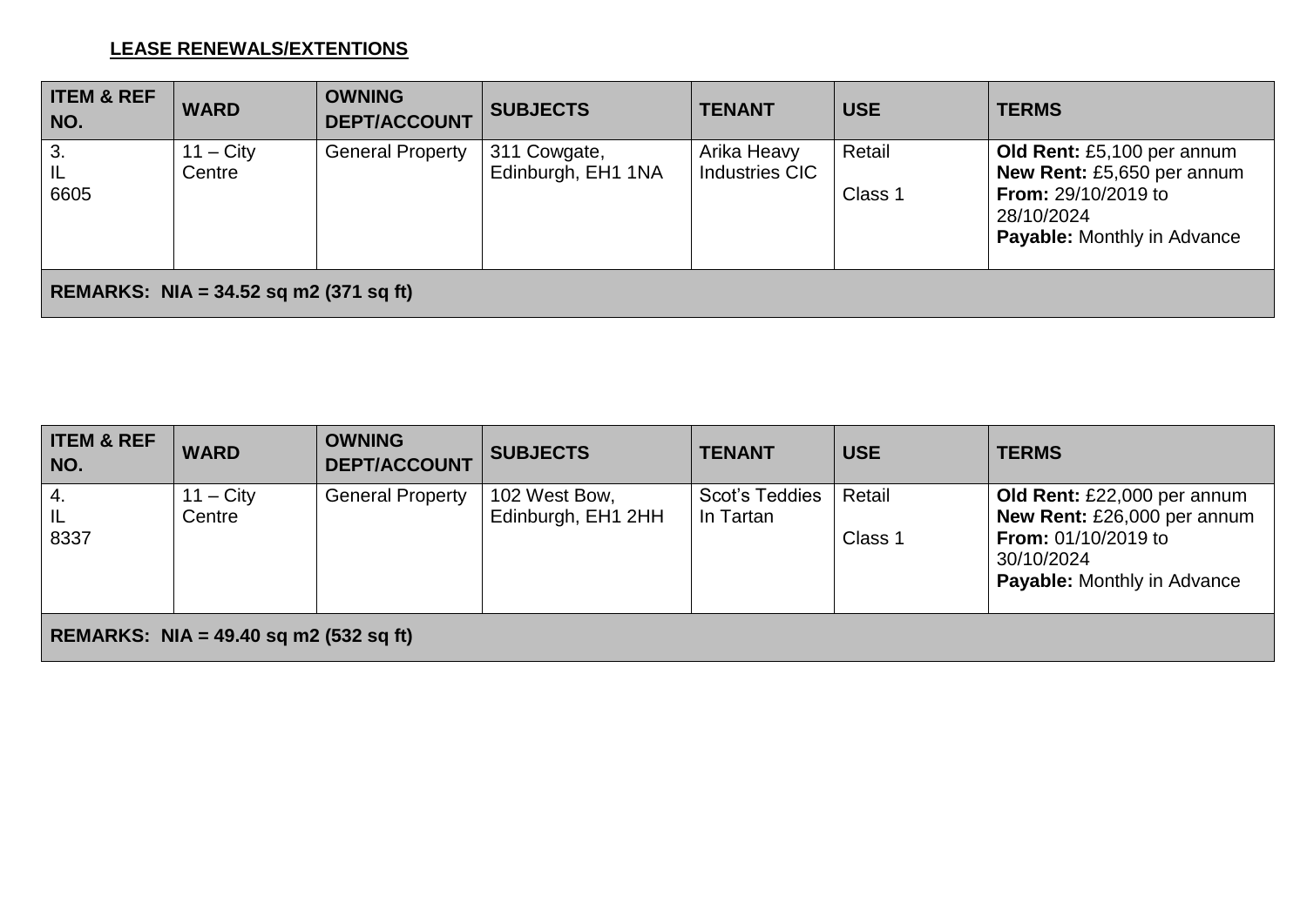| <b>ITEM &amp; REF</b><br>NO.       | <b>WARD</b>  | <b>OWNING</b><br><b>DEPT/ACCOUNT</b> | <b>SUBJECTS</b>                          | <b>TENANT</b>      | <b>USE</b>          | <b>TERMS</b>                                                                                                                                     |  |
|------------------------------------|--------------|--------------------------------------|------------------------------------------|--------------------|---------------------|--------------------------------------------------------------------------------------------------------------------------------------------------|--|
| 5.<br>IL<br>ES791/9                | $13 -$ Leith | <b>General Property</b>              | 2 Carron Place,<br>Edinburgh,<br>EH6 7RE | <b>BOC Limited</b> | <b>Ground Lease</b> | Old Rent: £15,500 per annum<br>New Rent: £16,000 per annum<br><b>From:</b> $02/10/2019$ to<br>02/10/2024<br><b>Payable: Quarterly in Advance</b> |  |
| REMARKS: Area = 0.24 Ha (0.590 Ac) |              |                                      |                                          |                    |                     |                                                                                                                                                  |  |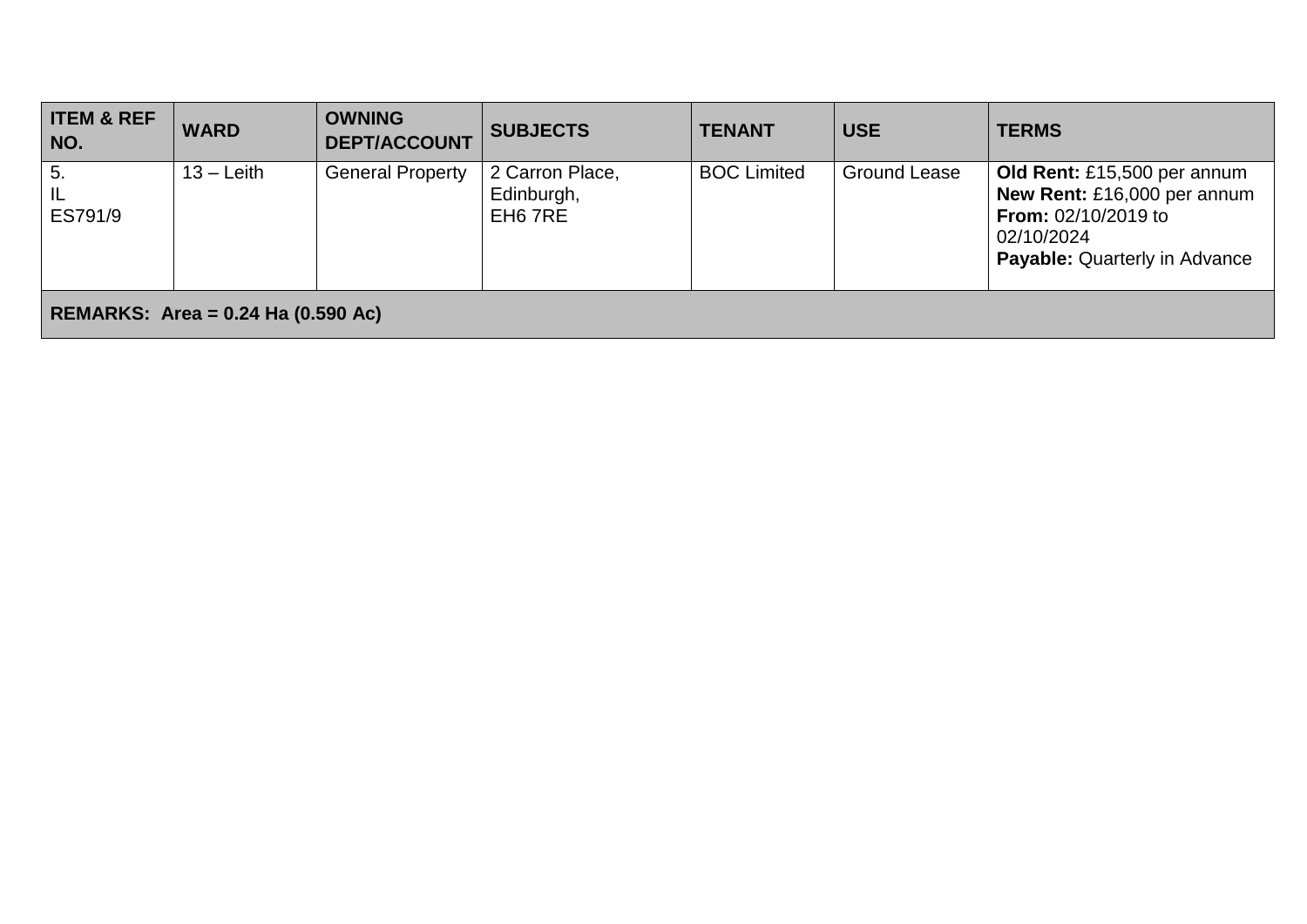#### **EVENT LICENSES**

| <b>ITEM &amp; REF</b><br>NO. | <b>WARD</b>       | <b>OWNING</b><br><b>DEPT/ACCOUNT</b> | <b>SUBJECTS</b>        | <b>TENANT</b>         | <b>USE</b>    | <b>TERMS</b>                |
|------------------------------|-------------------|--------------------------------------|------------------------|-----------------------|---------------|-----------------------------|
| 6.                           | $05 -$ Inverleith | Place                                | <b>Inverleith Park</b> | <b>Great Scottish</b> | Christmas     | Rent, including management  |
| <b>FM</b>                    |                   |                                      | Edinburgh,             | Events Ltd            | charity event | fee: $£1,560$               |
|                              |                   |                                      | EH3 5NY                |                       |               | <b>Surveyor's Fee: £250</b> |
|                              |                   |                                      |                        |                       |               | Lease Period: 06/12/2019 to |
|                              |                   |                                      |                        |                       |               | 08/12/2019                  |
| <b>REMARKS:</b>              |                   |                                      |                        |                       |               |                             |

| <b>ITEM &amp; REF</b><br>NO. | <b>WARD</b>        | <b>OWNING</b><br><b>DEPT/ACCOUNT</b> | <b>SUBJECTS</b>                 | <b>TENANT</b> | <b>USE</b>          | <b>TERMS</b>                |
|------------------------------|--------------------|--------------------------------------|---------------------------------|---------------|---------------------|-----------------------------|
| 7.                           | $11 - \text{City}$ | Place                                | <b>West Princes Street</b>      | Scottish      | <b>Virgin Money</b> | Rent, including management  |
| <b>FM</b>                    | Centre             |                                      | Gardens - Red Blaize            | Chamber       | <b>Fireworks</b>    | fee: $£7,200$               |
|                              |                    |                                      | Area                            | Orchestra     | Concert             | <b>Surveyor's Fee: £300</b> |
|                              |                    |                                      | Edinburgh,                      |               |                     | Lease Period: 21/08/2019 to |
|                              |                    |                                      | EH <sub>2</sub> 2H <sub>G</sub> |               |                     | 28/08/2019                  |
| <b>REMARKS:</b>              |                    |                                      |                                 |               |                     |                             |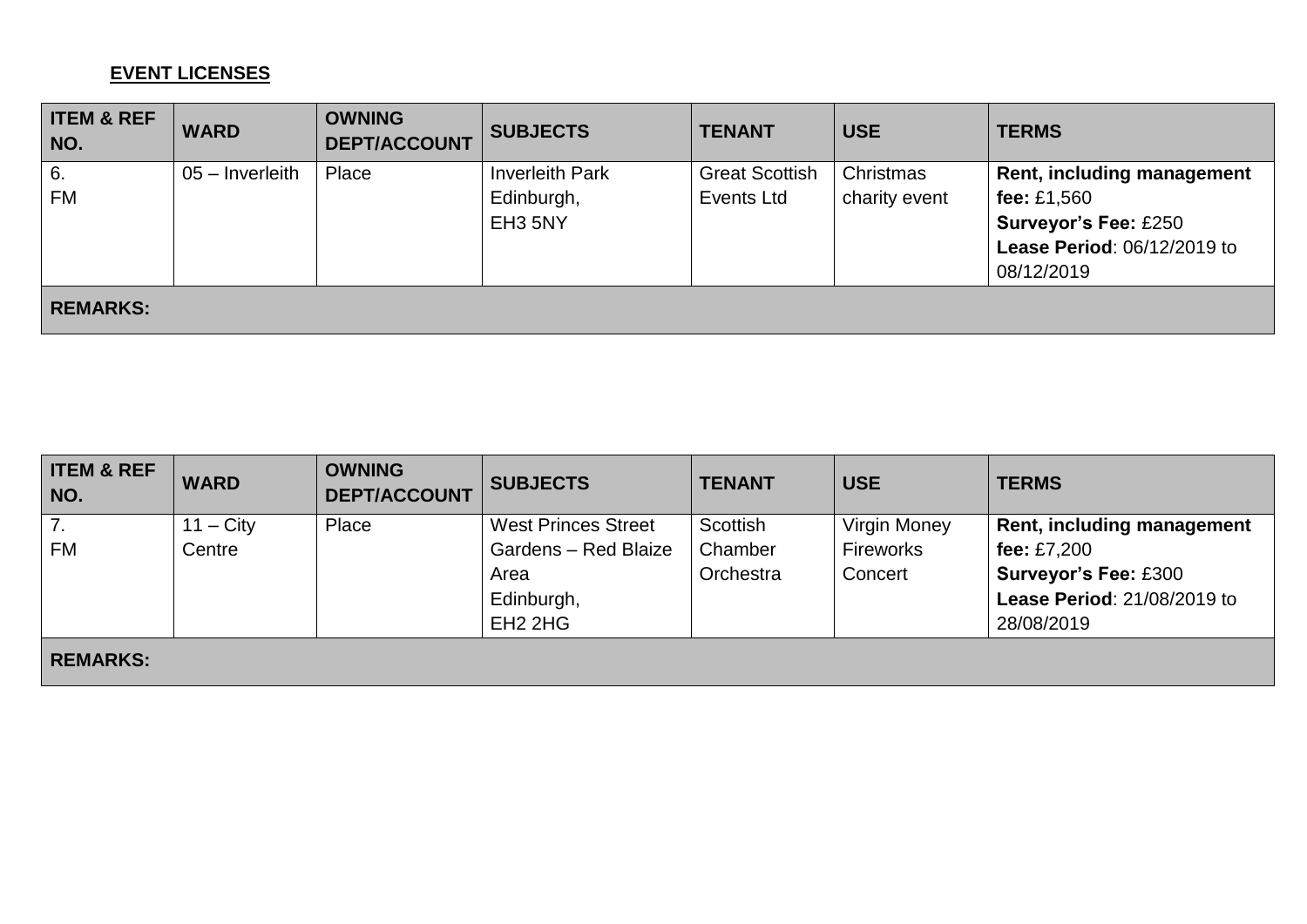| <b>ITEM &amp; REF</b><br>NO. | <b>WARD</b> | <b>OWNING</b><br><b>DEPT/ACCOUNT</b> | <b>SUBJECTS</b>                 | <b>TENANT</b>  | <b>USE</b>       | <b>TERMS</b>                |
|------------------------------|-------------|--------------------------------------|---------------------------------|----------------|------------------|-----------------------------|
| 8.                           | $11 - City$ | Place                                | <b>West Princes Street</b>      | Fly Events Ltd | <b>Fly Music</b> | Rent, including management  |
| FM                           | Centre      |                                      | Gardens                         |                | festival         | fee: £12,800                |
|                              |             |                                      | Edinburgh,                      |                |                  | <b>Surveyor's Fee: £300</b> |
|                              |             |                                      | EH <sub>2</sub> 2H <sub>G</sub> |                |                  | Lease Period: 17/09/2019 to |
|                              |             |                                      |                                 |                |                  | 24/09/2019                  |
| <b>REMARKS:</b>              |             |                                      |                                 |                |                  |                             |

| <b>ITEM &amp; REF</b><br>NO. | <b>WARD</b> | <b>OWNING</b><br><b>DEPT/ACCOUNT</b> | <b>SUBJECTS</b> | <b>TENANT</b>      | <b>USE</b>    | <b>TERMS</b>                |
|------------------------------|-------------|--------------------------------------|-----------------|--------------------|---------------|-----------------------------|
| 9.                           | $11 - City$ | Place                                | Calton Hill     | The Scottish       | Dusherra 2019 | Rent, including management  |
| <b>FM</b>                    | Centre      |                                      | Edinburgh,      | <b>Indian Arts</b> |               | fee: £1, if asked           |
|                              |             |                                      | EH7 5AA         | Forum              |               | <b>Surveyor's Fee: £100</b> |
|                              |             |                                      |                 |                    |               | Lease Period: 12/10/2019 to |
|                              |             |                                      |                 |                    |               | 14/10/2019                  |
| <b>REMARKS:</b>              |             |                                      |                 |                    |               |                             |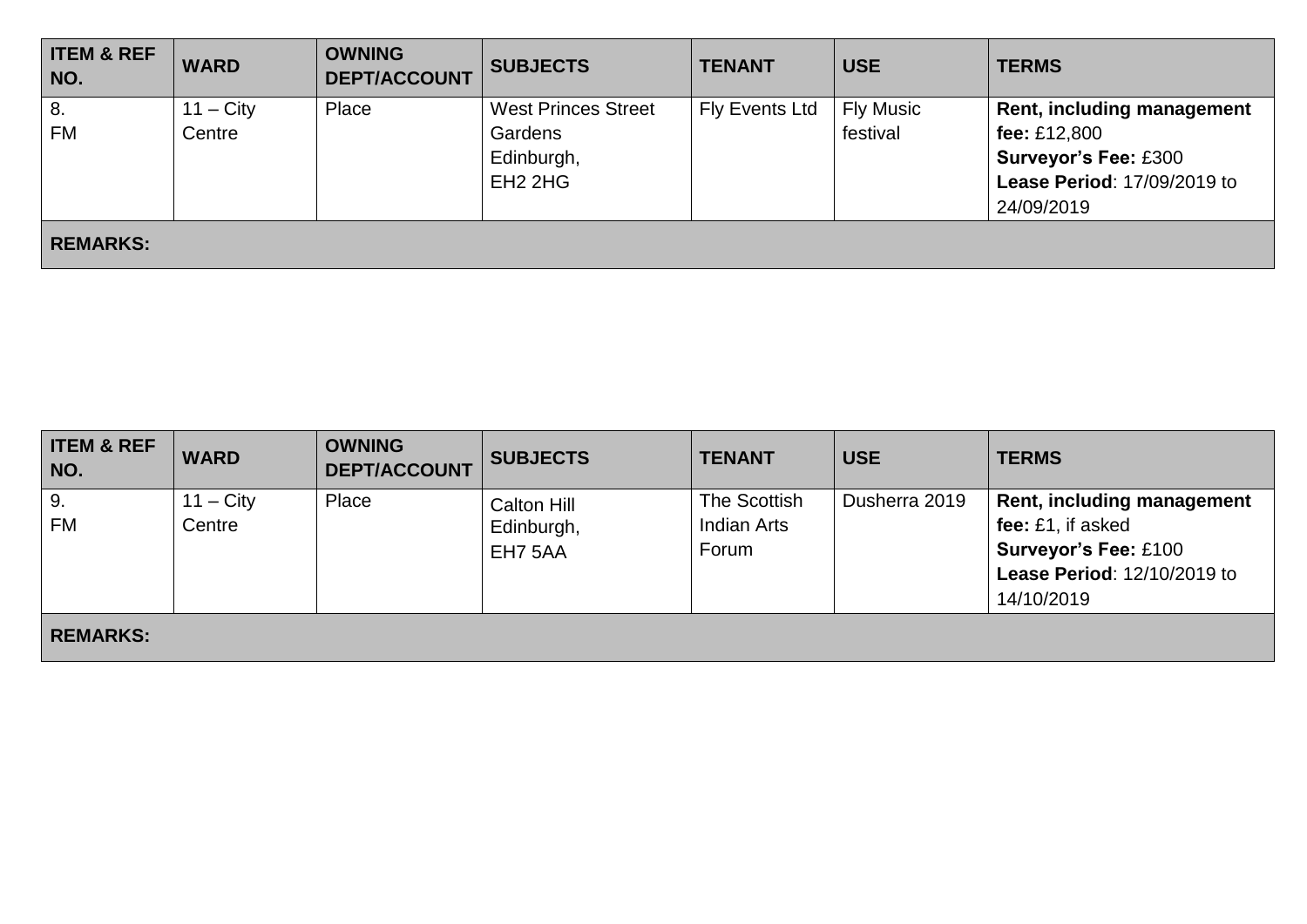| <b>ITEM &amp; REF</b><br>NO. | <b>WARD</b> | <b>OWNING</b><br><b>DEPT/ACCOUNT</b> | <b>SUBJECTS</b>            | <b>TENANT</b>  | <b>USE</b> | <b>TERMS</b>                      |
|------------------------------|-------------|--------------------------------------|----------------------------|----------------|------------|-----------------------------------|
| 10.                          | $11 - City$ | Place                                | <b>West Princes Street</b> | Mohindra Dhall | Diwali     | <b>Rent, including management</b> |
| <b>FM</b>                    | Centre      |                                      | Gardens                    |                |            | fee: £1, if asked                 |
|                              |             |                                      | Edinburgh,                 |                |            | <b>Surveyor's Fee: £75</b>        |
|                              |             |                                      | $EH2$ 2HG                  |                |            | Lease Period: 19/10/2019 to       |
|                              |             |                                      |                            |                |            | 01/11/2019                        |
| <b>REMARKS:</b>              |             |                                      |                            |                |            |                                   |

| <b>ITEM &amp; REF</b><br>NO. | <b>WARD</b> | <b>OWNING</b><br><b>DEPT/ACCOUNT</b> | <b>SUBJECTS</b>                 | <b>TENANT</b> | <b>USE</b>         | <b>TERMS</b>                       |
|------------------------------|-------------|--------------------------------------|---------------------------------|---------------|--------------------|------------------------------------|
| 11.                          | $11 - City$ | Place                                | <b>West Princes Street</b>      | World Wide    | <b>Oktoberfest</b> | Rent, including management         |
| <b>FM</b>                    | Centre      |                                      | Gardens                         | Events Ltd    |                    | fee: £18,500                       |
|                              |             |                                      | Edinburgh,                      |               |                    | <b>Surveyor's Fee: £300</b>        |
|                              |             |                                      | EH <sub>2</sub> 2H <sub>G</sub> |               |                    | <b>Lease Period: 28/10/2019 to</b> |
|                              |             |                                      |                                 |               |                    | 04/11/2019                         |
| <b>REMARKS:</b>              |             |                                      |                                 |               |                    |                                    |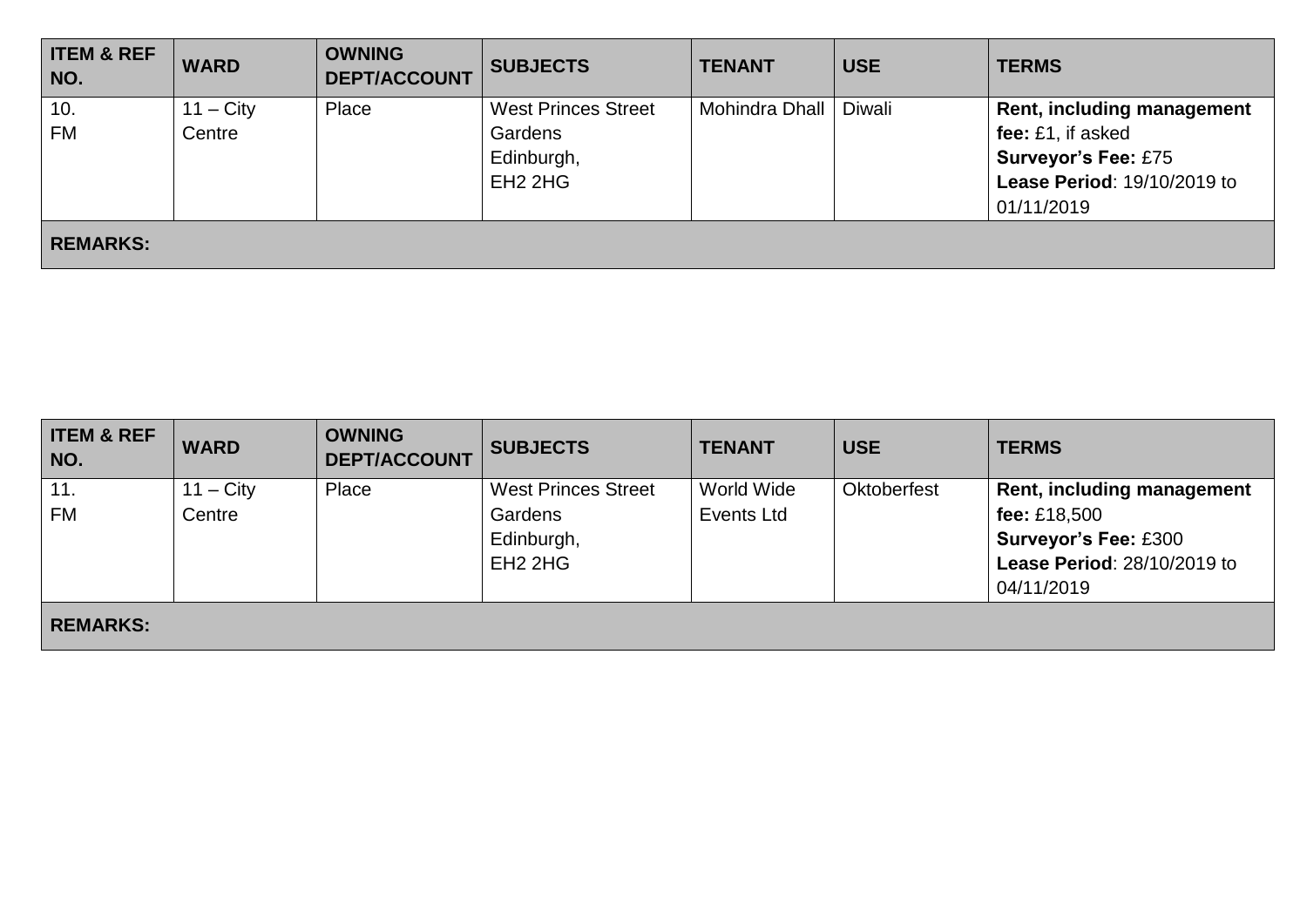| <b>ITEM &amp; REF</b><br>NO. | <b>WARD</b> | <b>OWNING</b><br><b>DEPT/ACCOUNT</b> | <b>SUBJECTS</b>                                          | <b>TENANT</b>        | <b>USE</b>   | <b>TERMS</b>                                                                             |
|------------------------------|-------------|--------------------------------------|----------------------------------------------------------|----------------------|--------------|------------------------------------------------------------------------------------------|
| 12.                          | $11 - City$ | Place                                | <b>West Princes Street</b>                               | <b>Unique Events</b> | Sleep in the | Rent, including management                                                               |
| <b>FM</b>                    | Centre      |                                      | Gardens<br>Edinburgh,<br>EH <sub>2</sub> 2H <sub>G</sub> | Ltd                  | Park         | fee: £11,700<br><b>Surveyor's Fee: £300</b><br>Lease Period: 03/12/2019 to<br>10/12/2019 |
| <b>REMARKS:</b>              |             |                                      |                                                          |                      |              |                                                                                          |

| <b>ITEM &amp; REF</b><br>NO. | <b>WARD</b> | <b>OWNING</b><br><b>DEPT/ACCOUNT</b> | <b>SUBJECTS</b>                 | <b>TENANT</b>         | <b>USE</b>       | <b>TERMS</b>                      |
|------------------------------|-------------|--------------------------------------|---------------------------------|-----------------------|------------------|-----------------------------------|
| 13.                          | $11 - City$ | Place                                | Calton Hill                     | <b>Underbelly Ltd</b> | Torchlight       | <b>Rent, including management</b> |
| <b>FM</b>                    | Centre      |                                      | Edinburgh,                      |                       | Procession,      | fee: $£1,500$                     |
|                              |             |                                      | EH <sub>2</sub> 2H <sub>G</sub> |                       | <b>Fireworks</b> | <b>Surveyor's Fee: -</b>          |
|                              |             |                                      |                                 |                       | launch and       | Lease Period: 29/12/2019 to       |
|                              |             |                                      |                                 |                       | exclusion zone   | 31/12/2019                        |
| <b>REMARKS:</b>              |             |                                      |                                 |                       |                  |                                   |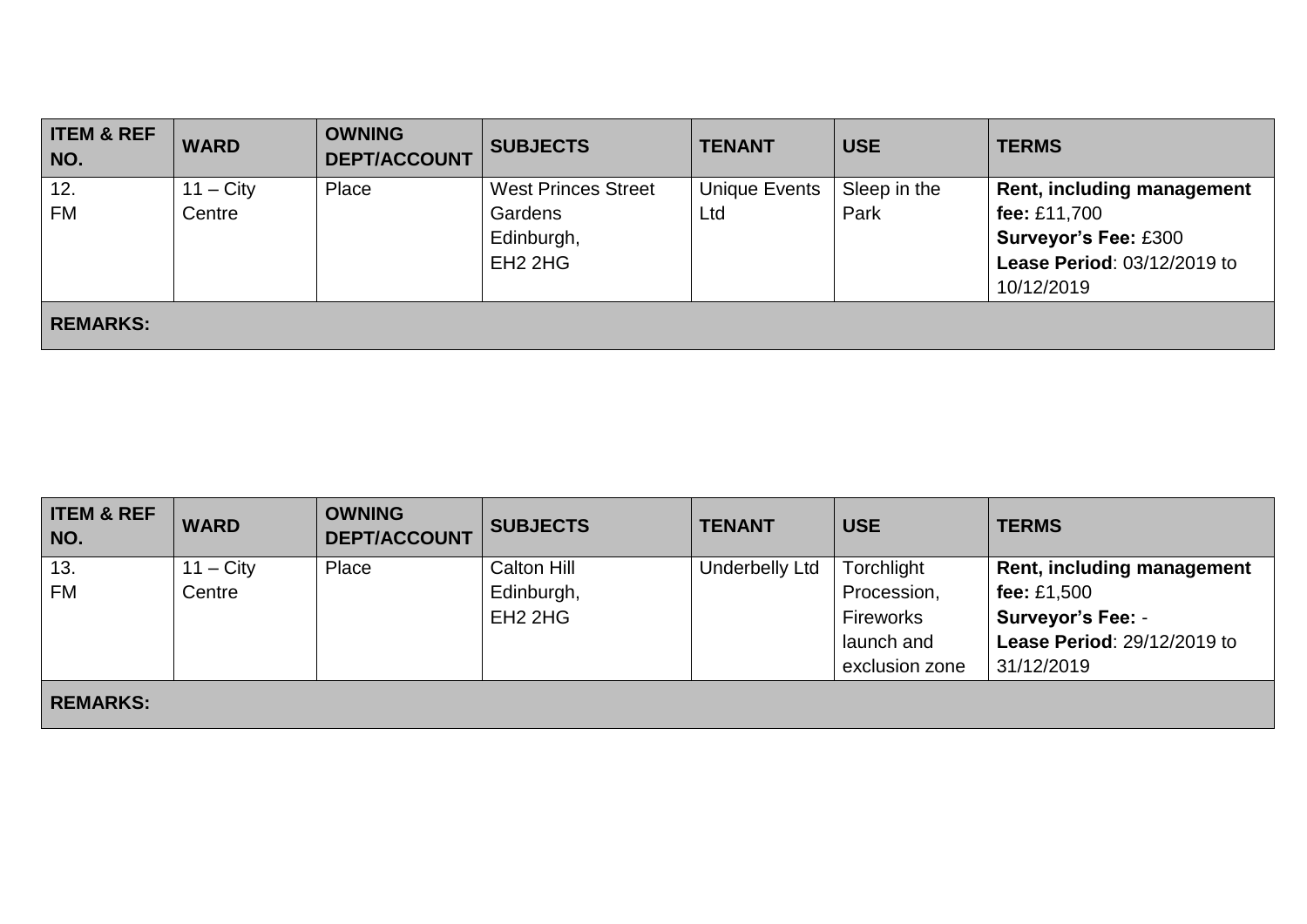| <b>ITEM &amp; REF</b><br>NO. | <b>WARD</b>  | <b>OWNING</b><br><b>DEPT/ACCOUNT</b> | <b>SUBJECTS</b>                                  | <b>TENANT</b> | <b>USE</b>    | <b>TERMS</b>                                                                                                              |
|------------------------------|--------------|--------------------------------------|--------------------------------------------------|---------------|---------------|---------------------------------------------------------------------------------------------------------------------------|
| 14.<br><b>FM</b>             | $13 -$ Leith | Place                                | Leith Links<br>Edinburgh,<br>EH <sub>6</sub> 7QR | Mela          | Mela festival | Rent, including management<br>fee: $£2,000$<br><b>Surveyor's Fee:</b><br><b>Lease Period: 30/08/2019 to</b><br>08/09/2019 |
| <b>REMARKS:</b>              |              |                                      |                                                  |               |               |                                                                                                                           |

| <b>ITEM &amp; REF</b><br>NO. | <b>WARD</b>                       | <b>OWNING</b><br><b>DEPT/ACCOUNT</b> | <b>SUBJECTS</b>                      | <b>TENANT</b>               | <b>USE</b>                | <b>TERMS</b>                                                                                                                 |
|------------------------------|-----------------------------------|--------------------------------------|--------------------------------------|-----------------------------|---------------------------|------------------------------------------------------------------------------------------------------------------------------|
| 15.<br>FM                    | $15 -$<br>Southside/<br>Newington | Place                                | The Meadows<br>Edinburgh,<br>EH9 1ND | <b>Altius Sports</b><br>Ltd | <b>HSBC Let's</b><br>Ride | <b>Rent, including management</b><br>fee: £1,500<br><b>Surveyor's Fee: £250</b><br>Lease Period: 21/09/2019 to<br>22/09/2019 |
| <b>REMARKS:</b>              |                                   |                                      |                                      |                             |                           |                                                                                                                              |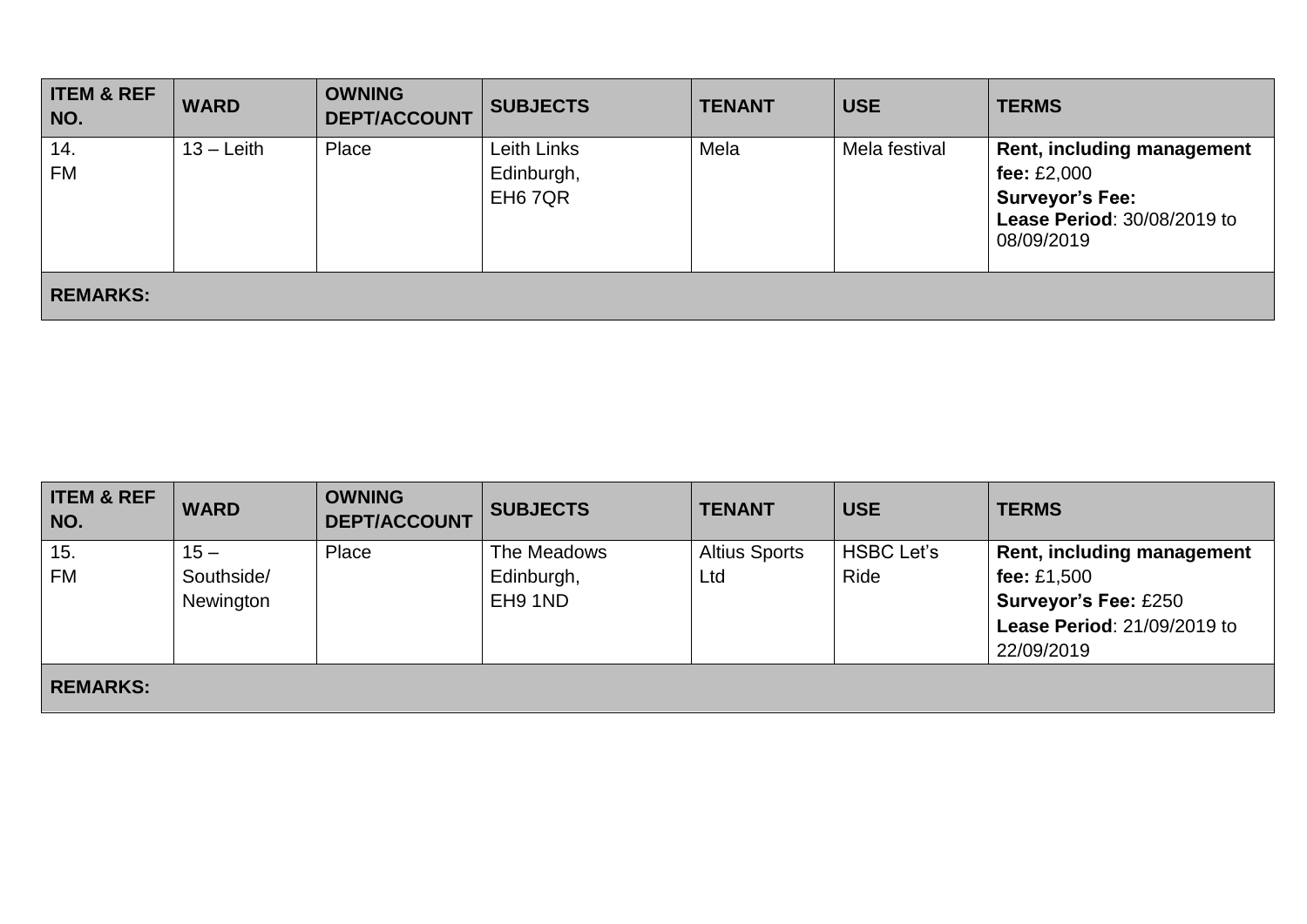| <b>ITEM &amp; REF</b><br>NO. | <b>WARD</b>                       | <b>OWNING</b><br><b>DEPT/ACCOUNT</b> | <b>SUBJECTS</b>                                   | <b>TENANT</b>                          | <b>USE</b>                                                     | <b>TERMS</b>                                                                                                     |
|------------------------------|-----------------------------------|--------------------------------------|---------------------------------------------------|----------------------------------------|----------------------------------------------------------------|------------------------------------------------------------------------------------------------------------------|
| 16.<br><b>FM</b>             | $15 -$<br>Southside/<br>Newington | Place                                | <b>Bruntsfield Links</b><br>Edinburgh,<br>EH9 1DY | <b>World Short</b><br><b>Hole Golf</b> | <b>World Short</b><br><b>Hole Golf</b><br>Championship<br>2019 | <b>Rent, including management</b><br>fee: £1, if asked<br><b>Surveyor's Fee: £75</b><br>Lease Period: 06/09/2019 |
| <b>REMARKS:</b>              |                                   |                                      |                                                   |                                        |                                                                |                                                                                                                  |

| <b>ITEM &amp; REF</b><br>NO. | <b>WARD</b> | <b>OWNING</b><br><b>DEPT/ACCOUNT</b> | <b>SUBJECTS</b> | <b>TENANT</b> | <b>USE</b> | <b>TERMS</b>                |
|------------------------------|-------------|--------------------------------------|-----------------|---------------|------------|-----------------------------|
| 17.                          | $15 -$      | Place                                | The Meadows     | John Evans    | John Evans | Rent, including management  |
| <b>FM</b>                    | Southside/  |                                      | Edinburgh,      | and David     | Funfair    | fee: £9,750                 |
|                              | Newington   |                                      | EH9 1ND         | Taylor        |            | <b>Surveyor's Fee: £250</b> |
|                              |             |                                      |                 |               |            | Lease Period: 06/08/2019 to |
|                              |             |                                      |                 |               |            | 18/08/2019                  |
| <b>REMARKS:</b>              |             |                                      |                 |               |            |                             |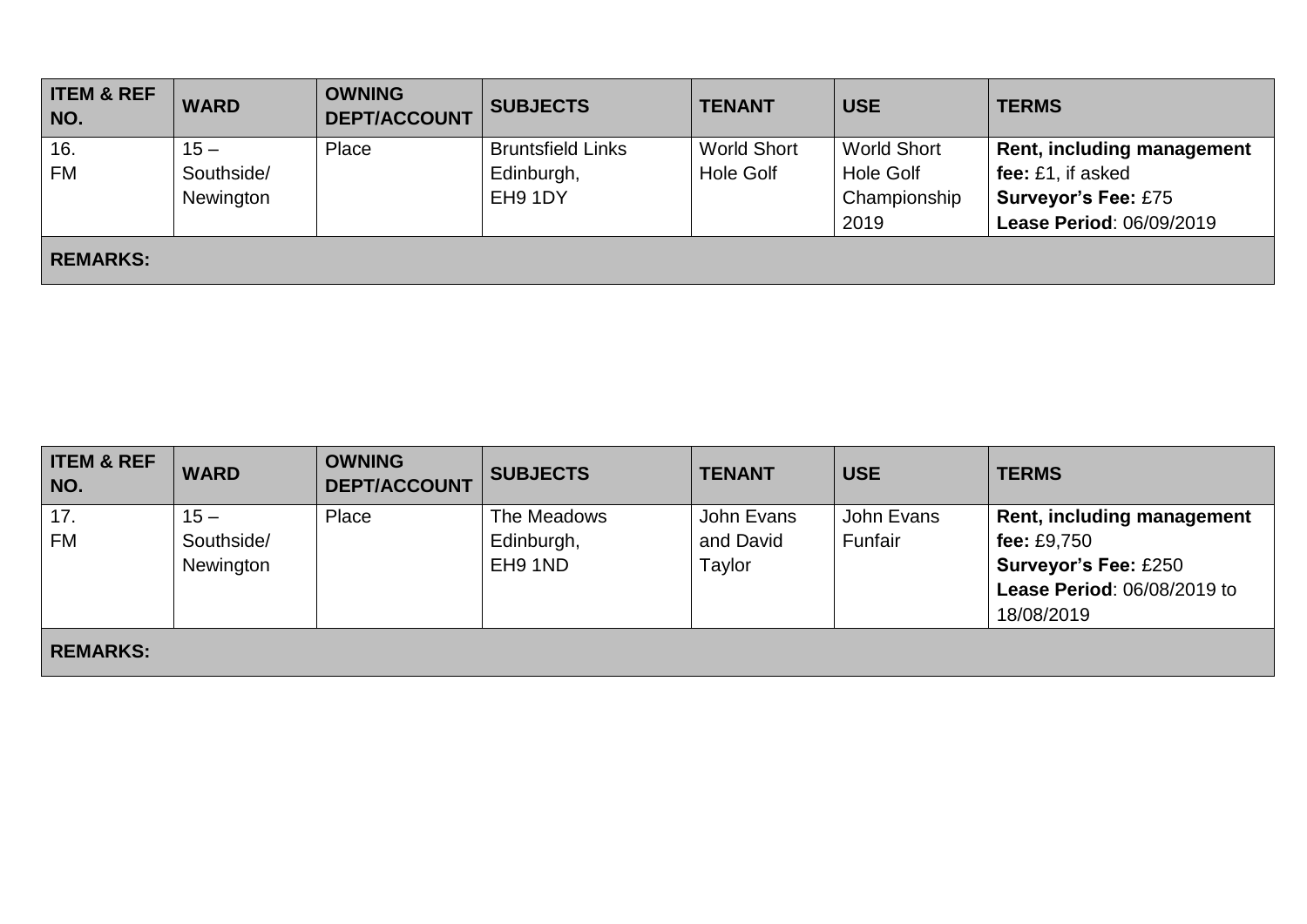| <b>ITEM &amp; REF</b><br>NO. | <b>WARD</b>                       | <b>OWNING</b><br><b>DEPT/ACCOUNT</b> | <b>SUBJECTS</b>                                  | <b>TENANT</b>   | <b>USE</b>            | <b>TERMS</b>                                                                                                                 |
|------------------------------|-----------------------------------|--------------------------------------|--------------------------------------------------|-----------------|-----------------------|------------------------------------------------------------------------------------------------------------------------------|
| 18.<br><b>FM</b>             | $15 -$<br>Southside/<br>Newington | Place                                | <b>Deaconess Gardens</b><br>Edinburgh<br>EH8 9DZ | <b>CSM Live</b> | Lidl at the<br>Fringe | <b>Rent, including management</b><br>fee: $£5,400$<br><b>Surveyor's Fee: £250</b><br>Lease Period: 15/08/2019 to<br>26/08/19 |
| <b>REMARKS:</b>              |                                   |                                      |                                                  |                 |                       |                                                                                                                              |

| <b>ITEM &amp; REF</b><br>NO. | <b>WARD</b> | <b>OWNING</b><br><b>DEPT/ACCOUNT</b> | <b>SUBJECTS</b> | <b>TENANT</b> | <b>USE</b>          | <b>TERMS</b>               |
|------------------------------|-------------|--------------------------------------|-----------------|---------------|---------------------|----------------------------|
| 19.                          | $17 -$      | Place                                | Rosefield Park, | Joe Madden    | Portobello          | Rent, including management |
| <b>FM</b>                    | Portobello/ |                                      | Portobello,     |               | <b>Village Show</b> | fee: £1, if asked          |
|                              | Craigmillar |                                      | Edinburgh       |               |                     | <b>Surveyor's Fee: £75</b> |
|                              |             |                                      | <b>EH15 1LU</b> |               |                     | Lease Period: 01/09/2019   |
| <b>REMARKS:</b>              |             |                                      |                 |               |                     |                            |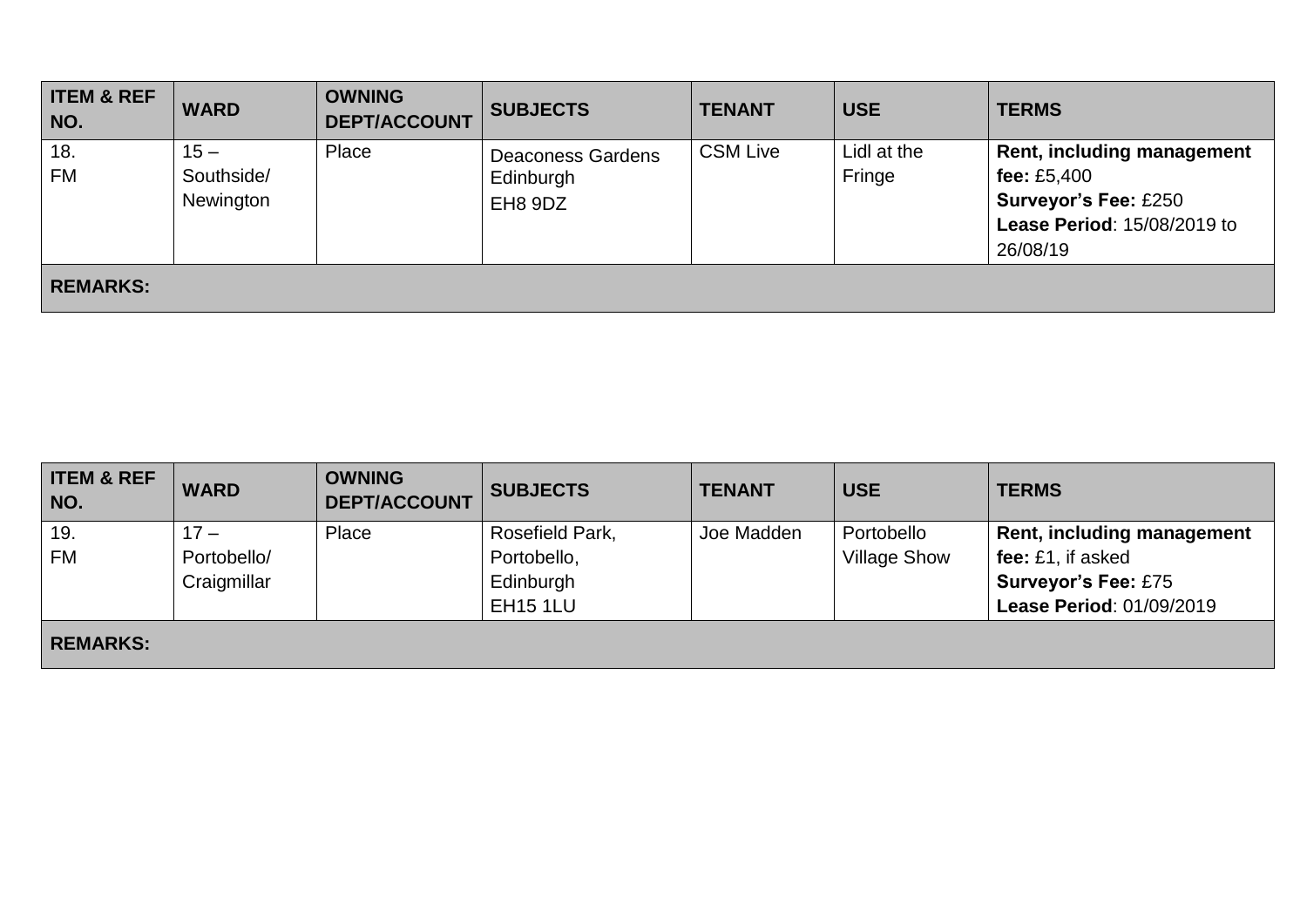# **RENT REVIEWS**

| <b>ITEM &amp; REF</b><br>NO.                  | <b>WARD</b>                | <b>OWNING</b><br><b>DEPT/ACCOUNT</b> | <b>SUBJECTS</b>                                          | <b>TENANT</b>            | <b>USE</b>                   | <b>TERMS</b>                                                                                                                                      |  |
|-----------------------------------------------|----------------------------|--------------------------------------|----------------------------------------------------------|--------------------------|------------------------------|---------------------------------------------------------------------------------------------------------------------------------------------------|--|
| 20.<br><b>IL</b><br>SGC-U05                   | $03 -$ Drum<br>Brae / Gray | <b>General Property</b>              | 11 South Gyle<br>Crescent, Edinburgh,<br><b>EH12 9EB</b> | Redpath Tyres<br>Limited | Class 4<br><b>Tyre Depot</b> | Old Rent: £68,400 per annum<br>New Rent: £88,000 per annum<br><b>From:</b> $28/03/2019 -$<br>27/03/2024.<br><b>Payable:</b> Quarterly in advance. |  |
| REMARKS: Area = 1,192.30 sq m2 (12,835 sq ft) |                            |                                      |                                                          |                          |                              |                                                                                                                                                   |  |

| <b>ITEM &amp; REF</b><br>NO. | <b>WARD</b>  | <b>OWNING</b><br><b>DEPT/ACCOUNT</b> | <b>SUBJECTS</b>                           | <b>TENANT</b>                                  | <b>USE</b>          | <b>TERMS</b>                                                                                                                            |
|------------------------------|--------------|--------------------------------------|-------------------------------------------|------------------------------------------------|---------------------|-----------------------------------------------------------------------------------------------------------------------------------------|
| 21.<br>N/A                   | $04 -$ Forth | <b>General Property</b>              | 14 West Shore Road,<br>Edinburgh, EH5 1QG | Hanson<br>Quarry<br>products<br>Europe Limited | <b>Ground Lease</b> | Old Rent: £21,000 per annum<br>New Rent: £23,000 per annum<br>From: 28/11/2019 to<br>27/11/2024<br><b>Payable: Quarterly in Advance</b> |
| <b>REMARKS:</b>              |              |                                      |                                           |                                                |                     |                                                                                                                                         |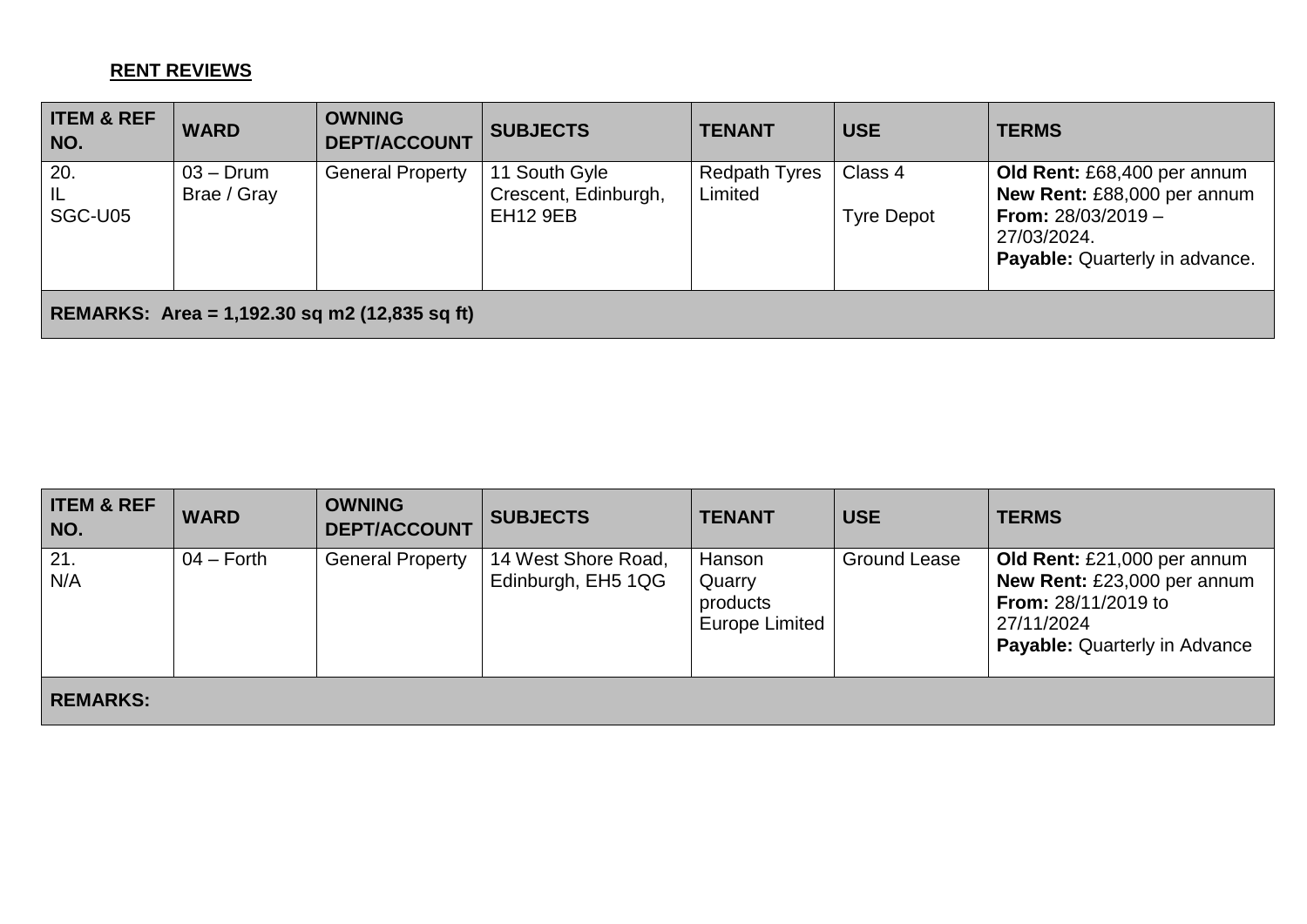| <b>ITEM &amp; REF</b><br>NO.        | <b>WARD</b>                               | <b>OWNING</b><br><b>DEPT/ACCOUNT</b> | <b>SUBJECTS</b>                                         | <b>TENANT</b>                    | <b>USE</b>          | <b>TERMS</b>                                                                                                                                          |  |
|-------------------------------------|-------------------------------------------|--------------------------------------|---------------------------------------------------------|----------------------------------|---------------------|-------------------------------------------------------------------------------------------------------------------------------------------------------|--|
| 22.<br>IL<br>11646                  | $09 -$<br>Fountainbridge<br>Craiglockhart | <b>General Property</b>              | 107/109 Dundee<br>Street, Edinburgh,<br><b>EH11 1AW</b> | Hawkeye<br>Properties 501<br>Ltd | <b>Ground Lease</b> | Old Rent: £10,795 per annum<br>New Rent: £12,950 per annum<br><b>From: 28/11/2019 to</b><br>27/11/2029.<br><b>Payable:</b> Half yearly in<br>advance. |  |
| REMARKS: Area = 0.156 Hc (0.385 Ac) |                                           |                                      |                                                         |                                  |                     |                                                                                                                                                       |  |

| <b>ITEM &amp; REF</b><br>NO.                 | <b>WARD</b>                  | <b>OWNING</b><br><b>DEPT/ACCOUNT</b> | <b>SUBJECTS</b>                       | <b>TENANT</b> | <b>USE</b>        | <b>TERMS</b>                                                                                                                                     |  |
|----------------------------------------------|------------------------------|--------------------------------------|---------------------------------------|---------------|-------------------|--------------------------------------------------------------------------------------------------------------------------------------------------|--|
| 23.<br>IL<br>HIGH-U02                        | $11 - \text{City}$<br>Centre | <b>General Property</b>              | 46 High Street,<br>Edinburgh, EH1 1TB | The Gold Bros | Retail<br>Class 1 | Old Rent: £37,440 per annum<br>New Rent: £54,600 per annum<br><b>From: 01/10/2019 to</b><br>30/10/2024.<br><b>Payable:</b> Quarterly in advance. |  |
| REMARKS: Area = $154.53$ sq m2 (1,663 sq ft) |                              |                                      |                                       |               |                   |                                                                                                                                                  |  |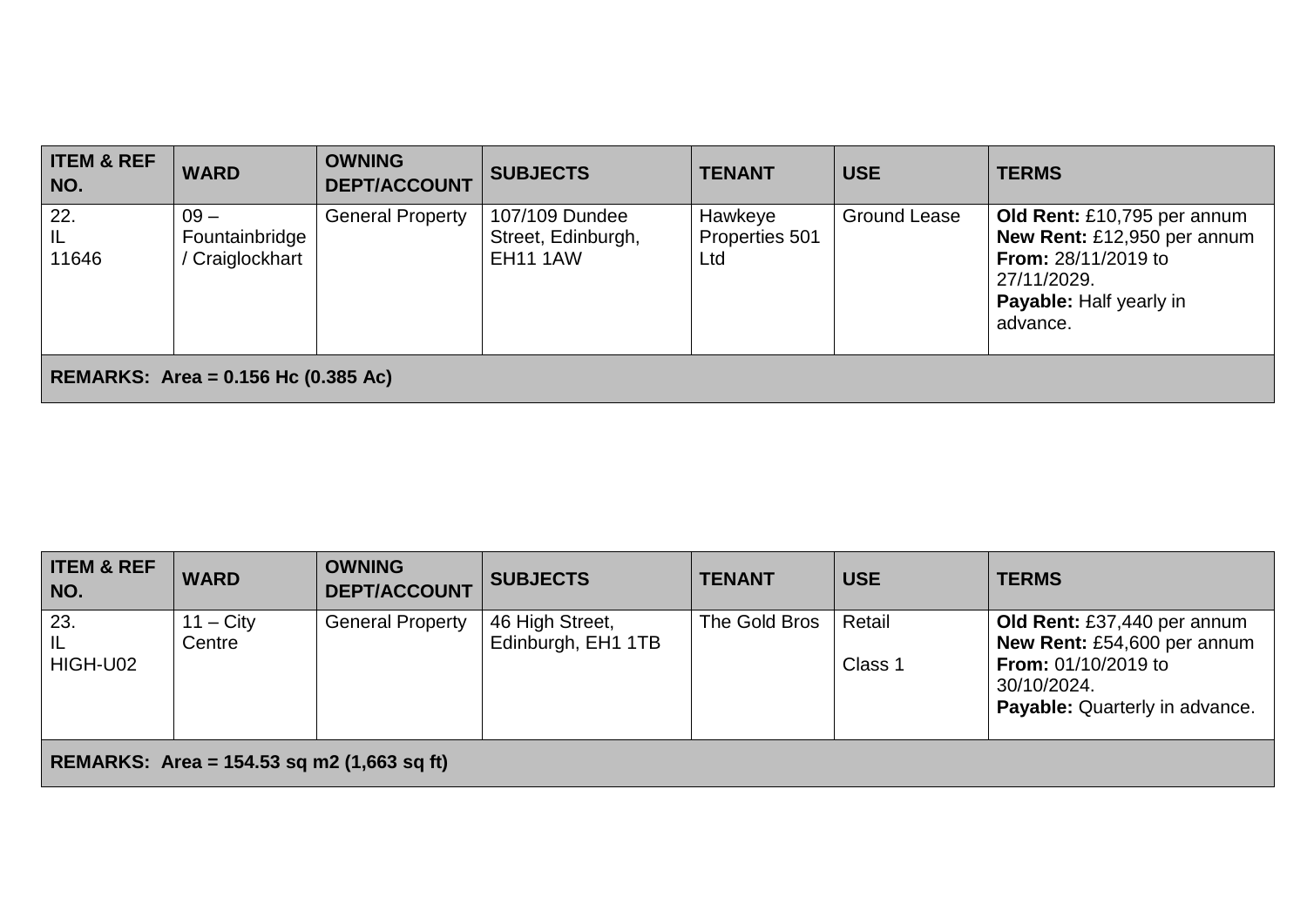| <b>ITEM &amp; REF</b><br>NO.                        | <b>WARD</b>        | <b>OWNING</b><br><b>DEPT/ACCOUNT</b> | <b>SUBJECTS</b>    | <b>TENANT</b> | <b>USE</b> | <b>TERMS</b>                                                                                                      |  |
|-----------------------------------------------------|--------------------|--------------------------------------|--------------------|---------------|------------|-------------------------------------------------------------------------------------------------------------------|--|
| 124.                                                | $11 - \text{City}$ | <b>General Property</b>              | 50 High Street,    | Gillian       | Retail     | Old Rent: £30,000 per annum                                                                                       |  |
| l IL<br>HIGH-U03                                    | Centre             |                                      | Edinburgh, EH1 1TB | Thorburn      | Class 1    | New Rent: £44,550 per annum<br><b>From: 14/07/2019 to</b><br>13/07/2024.<br><b>Payable:</b> Quarterly in advance. |  |
| <b>REMARKS:</b> Area = $100.53$ sq m2 (1,080 sq ft) |                    |                                      |                    |               |            |                                                                                                                   |  |

| <b>ITEM &amp; REF</b><br>NO.              | <b>WARD</b>                  | <b>OWNING</b><br><b>DEPT/ACCOUNT</b> | <b>SUBJECTS</b>                       | <b>TENANT</b>                | <b>USE</b>        | <b>TERMS</b>                                                                                                                              |  |
|-------------------------------------------|------------------------------|--------------------------------------|---------------------------------------|------------------------------|-------------------|-------------------------------------------------------------------------------------------------------------------------------------------|--|
| 25.<br>IL<br>13849/66                     | $11 - \text{City}$<br>Centre | <b>General Property</b>              | 32 High Street,<br>Edinburgh, EH1 1TB | <b>B&amp;GS Landa</b><br>Ltd | Retail<br>Class 1 | Old Rent: £27,000 per annum<br>New Rent: £33,000 per annum<br><b>From: 25/05/2019 to</b><br>24/05/2024.<br>Payable: Quarterly in advance. |  |
| REMARKS: Area = $41.61$ sq m2 (448 sq ft) |                              |                                      |                                       |                              |                   |                                                                                                                                           |  |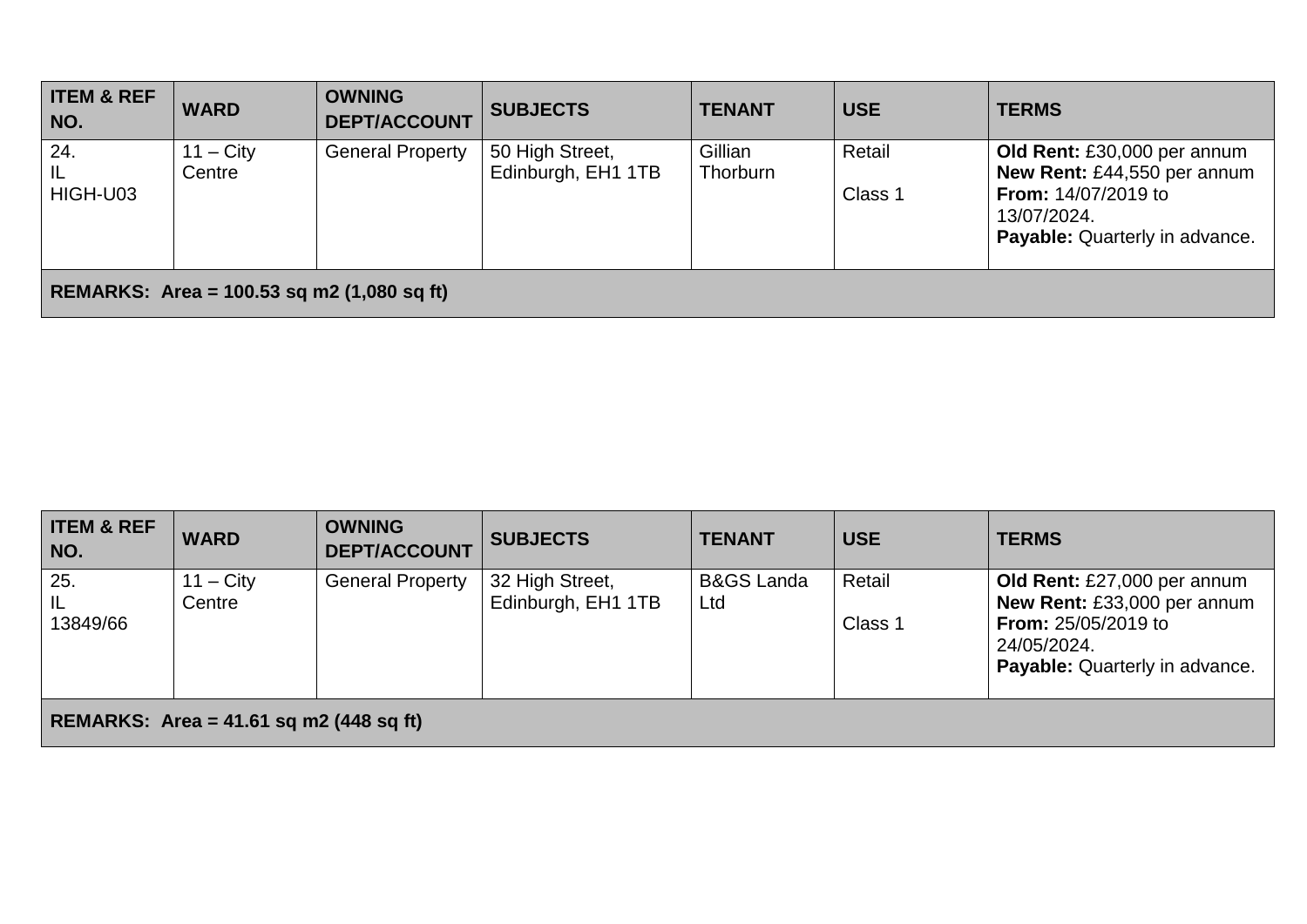| <b>ITEM &amp; REF</b><br>NO.                 | <b>WARD</b>           | <b>OWNING</b><br><b>DEPT/ACCOUNT</b> | <b>SUBJECTS</b>                           | <b>TENANT</b>                  | <b>USE</b>        | <b>TERMS</b>                                                                                                                                     |  |
|----------------------------------------------|-----------------------|--------------------------------------|-------------------------------------------|--------------------------------|-------------------|--------------------------------------------------------------------------------------------------------------------------------------------------|--|
| 26.<br>IL<br>16274/9                         | $11 - City$<br>Centre | <b>General Property</b>              | 324/326 Lawnmarket,<br>Edinburgh, EH1 2PH | <b>Balwidar Singh</b><br>Landa | Retail<br>Class 1 | Old Rent: £72,500 per annum<br>New Rent: £81,000 per annum<br><b>From: 01/04/2019 to</b><br>31/03/2024.<br><b>Payable:</b> Quarterly in advance. |  |
| REMARKS: Area = $140.88$ sq m2 (1,156 sq ft) |                       |                                      |                                           |                                |                   |                                                                                                                                                  |  |

| <b>ITEM &amp; REF</b><br>NO.                    | <b>WARD</b>           | <b>OWNING</b><br><b>DEPT/ACCOUNT</b> | <b>SUBJECTS</b>                      | <b>TENANT</b>                        | <b>USE</b>        | <b>TERMS</b>                                                                                                                                 |  |
|-------------------------------------------------|-----------------------|--------------------------------------|--------------------------------------|--------------------------------------|-------------------|----------------------------------------------------------------------------------------------------------------------------------------------|--|
| 27.<br> L <br>6335/2                            | $11 - City$<br>Centre | <b>General Property</b>              | 189 Canongate,<br>Edinburgh, EH8 8BN | Gordon<br><b>Bremner</b><br>Nicolson | Retail<br>Class 1 | Old Rent: £27,500 per annum<br>New Rent: £28,500 per annum<br><b>From: 01/10/2019 to</b><br>30/09/2024<br><b>Payable:</b> Monthly in Advance |  |
| <b>REMARKS: NIA = 106.3 sq m2 (1,144 sq ft)</b> |                       |                                      |                                      |                                      |                   |                                                                                                                                              |  |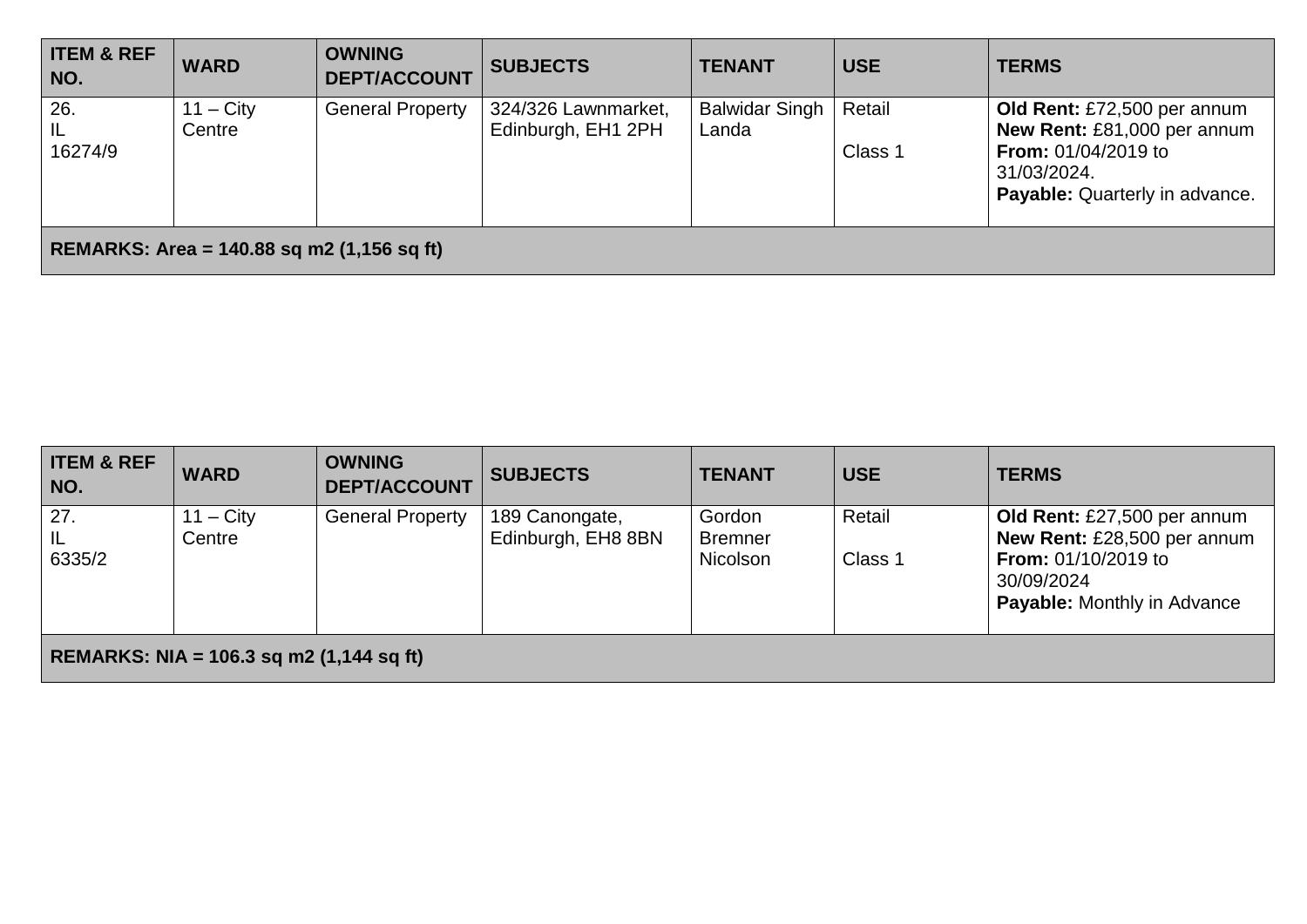| <b>ITEM &amp; REF</b><br>NO.             | <b>WARD</b>           | <b>OWNING</b><br><b>DEPT/ACCOUNT</b> | <b>SUBJECTS</b>                        | <b>TENANT</b>       | <b>USE</b>        | <b>TERMS</b>                                                                                                                                  |  |
|------------------------------------------|-----------------------|--------------------------------------|----------------------------------------|---------------------|-------------------|-----------------------------------------------------------------------------------------------------------------------------------------------|--|
| 28.<br>IL<br>1423/9                      | $11 - City$<br>Centre | <b>General Property</b>              | 39 Leith Street,<br>Edinburgh, EH1 3AT | <b>Brian Calder</b> | Retail<br>Class 1 | Old Rent: £9,600 per annum<br>New Rent: £10,150 per annum<br><b>From:</b> $12/11/2019$ to<br>11/11/2024<br><b>Payable:</b> Monthly in Advance |  |
| REMARKS: NIA = $27.79$ sq m2 (299 sq ft) |                       |                                      |                                        |                     |                   |                                                                                                                                               |  |

| <b>ITEM &amp; REF</b><br>NO. | <b>WARD</b>                                | <b>OWNING</b><br><b>DEPT/ACCOUNT</b> | <b>SUBJECTS</b>                              | <b>TENANT</b>   | <b>USE</b>          | <b>TERMS</b>                                                                                                                              |  |  |  |
|------------------------------|--------------------------------------------|--------------------------------------|----------------------------------------------|-----------------|---------------------|-------------------------------------------------------------------------------------------------------------------------------------------|--|--|--|
| 29.<br>IL<br>ES <sub>8</sub> | $13 -$ Leith                               | <b>General Property</b>              | $10 - 20$ Dock Street,<br>Edinburgh, EH6 6EY | Aldi Stores Ltd | <b>Ground Lease</b> | Old Rent: £17,400 per annum<br>New Rent: £27,500 per annum<br><b>From: 21/11/2019 to</b><br>20/11/2024.<br>Payable: Quarterly in advance. |  |  |  |
|                              | <b>REMARKS: Area = 0.416 Hc (1.028 Ac)</b> |                                      |                                              |                 |                     |                                                                                                                                           |  |  |  |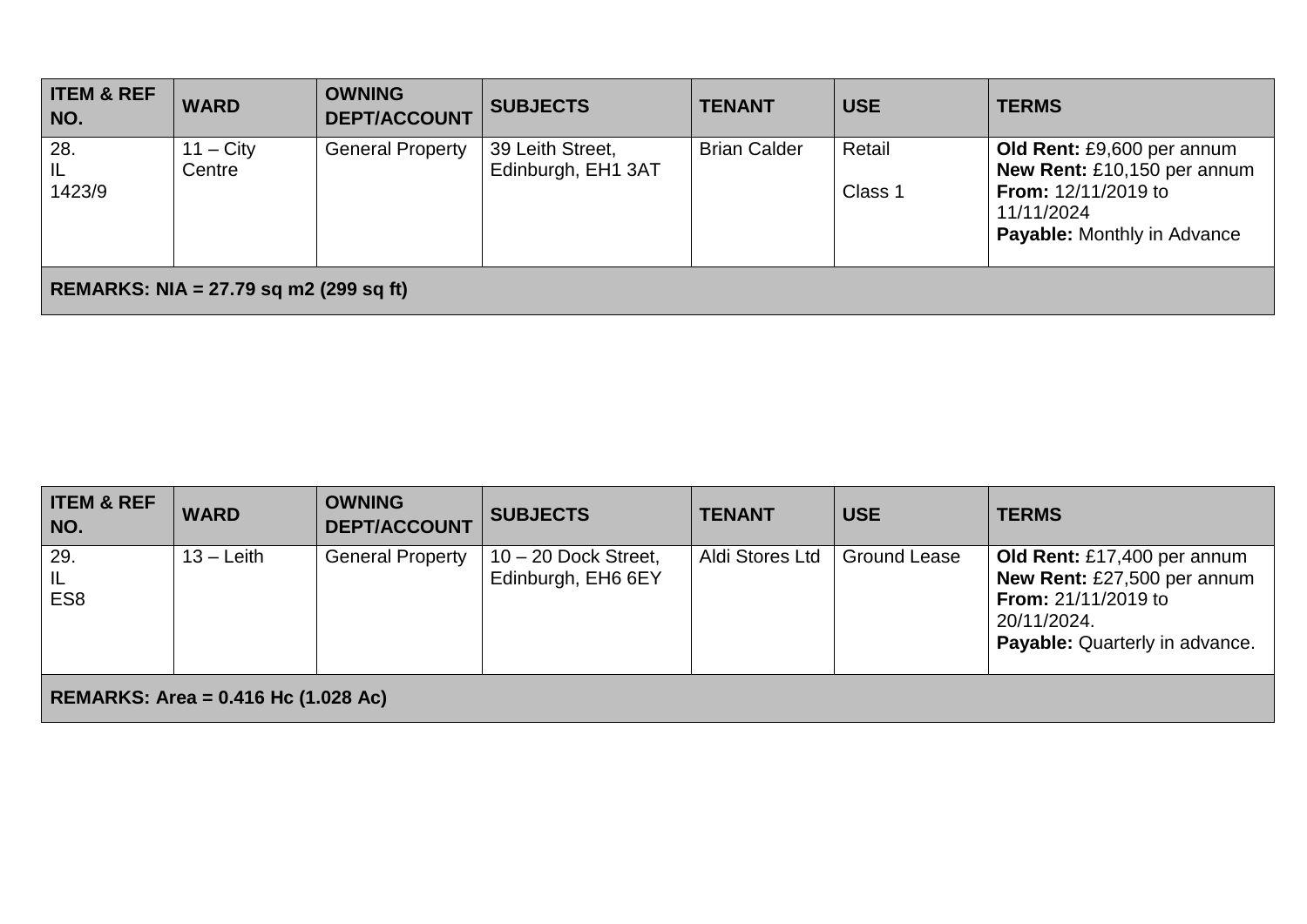| <b>ITEM &amp; REF</b><br>NO. | <b>WARD</b>                                | <b>OWNING</b><br><b>DEPT/ACCOUNT</b> | <b>SUBJECTS</b>                       | <b>TENANT</b> | <b>USE</b>          | <b>TERMS</b>                                                                                                                                   |  |  |
|------------------------------|--------------------------------------------|--------------------------------------|---------------------------------------|---------------|---------------------|------------------------------------------------------------------------------------------------------------------------------------------------|--|--|
| 30.<br>IL<br>17182           | $13 -$ Leith                               | <b>General Property</b>              | 96 Jane Street,<br>Edinburgh, EH6 5HG | Paul White    | <b>Ground Lease</b> | Old Rent: £3,000 per annum<br>New Rent: £3,500 per annum<br><b>From: 19/02/2019 to</b><br>18/02/2024.<br><b>Payable:</b> Quarterly in advance. |  |  |
|                              | <b>REMARKS: Area = 0.021 Hc (0.052 Ac)</b> |                                      |                                       |               |                     |                                                                                                                                                |  |  |

| <b>ITEM &amp; REF</b><br>NO.              | <b>WARD</b>                   | <b>OWNING</b><br><b>DEPT/ACCOUNT</b> | <b>SUBJECTS</b>                            | <b>TENANT</b>            | <b>USE</b> | <b>TERMS</b>                                                                       |  |
|-------------------------------------------|-------------------------------|--------------------------------------|--------------------------------------------|--------------------------|------------|------------------------------------------------------------------------------------|--|
| 31.<br>IL                                 | $15 -$ Southside<br>Newington | <b>General Property</b>              | 52 West Richmond<br>Street, Edinburgh, EH8 | Hilmi Cetin &<br>Huseyin | Class 1    | Old Rent: £7,100 per annum<br>New Rent: £7,500 per annum                           |  |
| 8183                                      |                               |                                      | 9DZ                                        | Cengiz                   | Cafe       | <b>From: 19/10/2019 to</b><br>18/10/2024.<br><b>Payable:</b> Quarterly in advance. |  |
| REMARKS: Area = $49.53$ sq m2 (533 sq ft) |                               |                                      |                                            |                          |            |                                                                                    |  |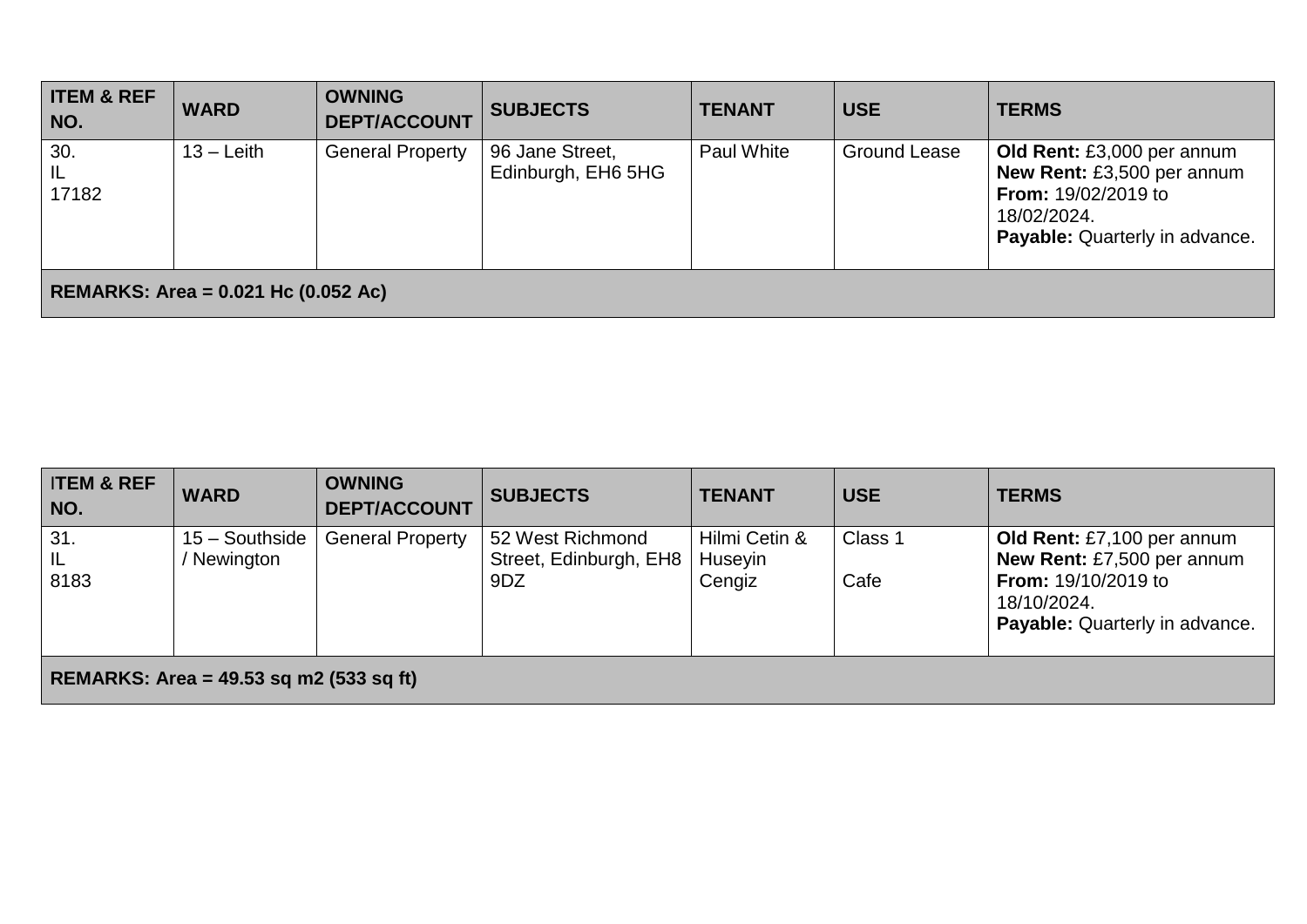#### **DISPOSALS**

| <b>ITEM &amp; REF</b><br>NO. | <b>WARD</b>           | <b>OWNING</b><br><b>DEPT/ACCOUNT</b> | <b>SUBJECTS</b>                                                        | <b>PURCHASER</b>                                                                        | <b>USE</b>                                 | <b>TERMS</b>                                                                                 |
|------------------------------|-----------------------|--------------------------------------|------------------------------------------------------------------------|-----------------------------------------------------------------------------------------|--------------------------------------------|----------------------------------------------------------------------------------------------|
| 32.<br><b>FM</b>             | $11 - City$<br>Centre | Housing and<br>Revenue               | <b>Basement Store, 3</b><br>Coinyie House Close,<br>Edinburgh, EH1 1NL | Coinyie House<br>Properties Ltd,<br>3 Cleekim<br>Drive,<br>Edinburgh<br><b>EH15 3HT</b> | Conversion to<br>residential<br>properties | <b>Purchase price: £270,000</b><br><b>Surveyor's Fee: £6,750</b><br>Date of sale: 23/09/2019 |
| <b>REMARKS:</b>              |                       |                                      |                                                                        |                                                                                         |                                            |                                                                                              |

| <b>ITEM &amp; REF</b><br>NO. | <b>WARD</b>                            | <b>OWNING</b><br><b>DEPT/ACCOUNT</b> | <b>SUBJECTS</b>                                        | <b>PURCHASER</b> | <b>USE</b>    | <b>TERMS</b>                                                                            |  |  |
|------------------------------|----------------------------------------|--------------------------------------|--------------------------------------------------------|------------------|---------------|-----------------------------------------------------------------------------------------|--|--|
| $\vert$ 33.<br>  MB          | $17 -$<br>Portobello/<br>Craigmillar   | Housing and<br>Revenue               | 12 Niddrie Mill Avenue<br>Edinburgh<br><b>EH16 6UD</b> | Chuang Kelly     | Garden Ground | <b>Purchase price: £4,000</b><br><b>Surveyor's Fee: £150</b><br>Date of sale:08/01/2020 |  |  |
|                              | <b>REMARKS: Minor land transaction</b> |                                      |                                                        |                  |               |                                                                                         |  |  |